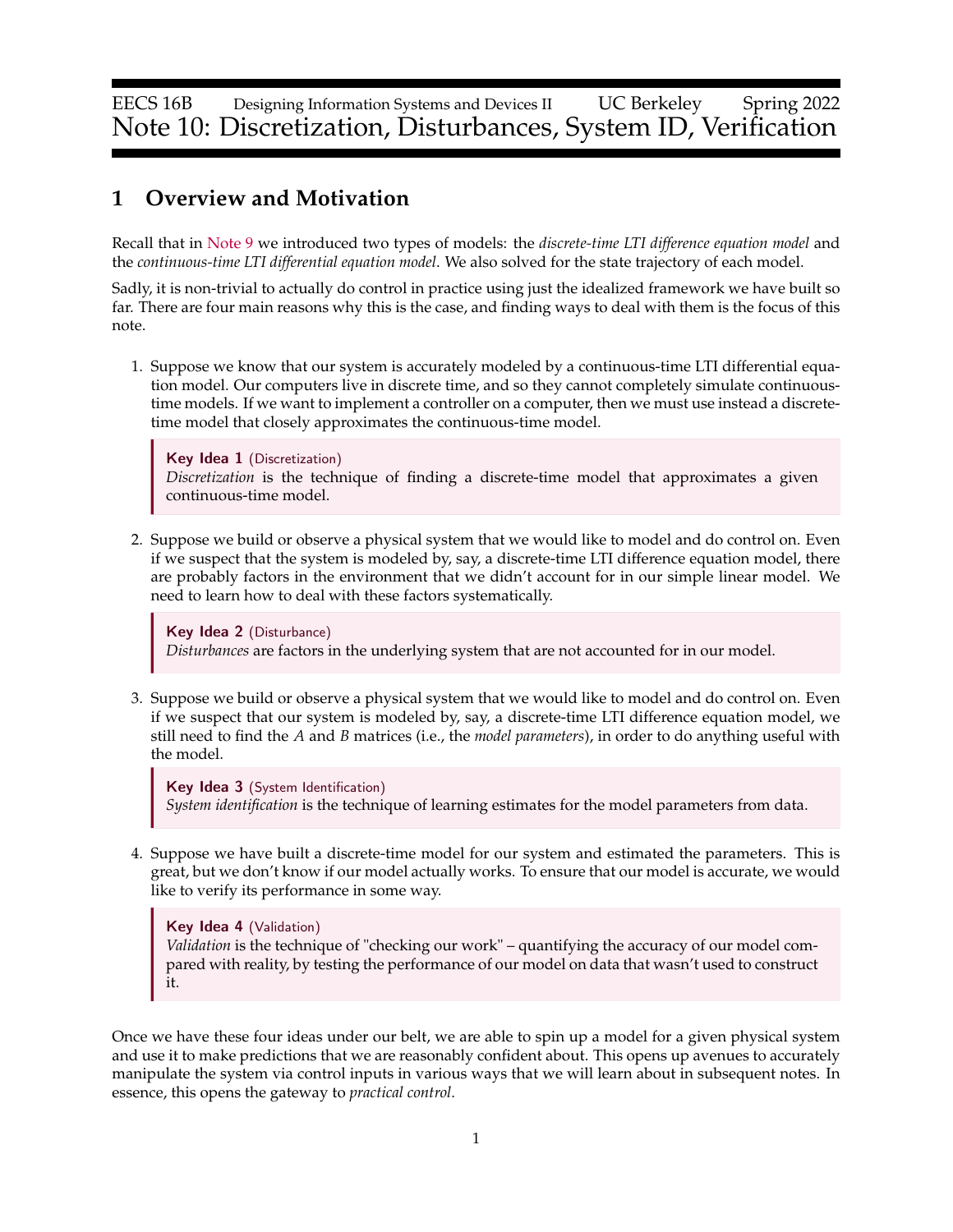Although the principles we will discuss generally apply to all control models, we will concretize them by applying them to models we have seen before, namely the models in [Note 9:](https://www.eecs16b.org/notes/sp22/note09.pdf)

<span id="page-1-0"></span>Model 5 (Continuous-Time LTI Differential Equation Model) The model is of the form

$$
\frac{\mathrm{d}}{\mathrm{d}t}\vec{x}_c(t) = A_c\vec{x}_c(t) + B_c\vec{u}_c(t) \qquad t \in \mathbb{R}_+ \tag{1}
$$

$$
\vec{x}_c(0) = \vec{x}_0 \tag{2}
$$

where  $\vec{x}_c$ :  $\mathbb{R}_+ \to \mathbb{R}^n$  is the state of the system as a function of time,  $\vec{u}_c$ :  $\mathbb{R}_+ \to \mathbb{R}^m$  is the control input as a function of time, and  $A_c \in \mathbb{R}^{n \times n}$ ,  $B_c \in \mathbb{R}^{n \times m}$  are matrices.

<span id="page-1-1"></span>Model 6 (Discrete-Time LTI Difference Equation Model) The model is of the form

<span id="page-1-2"></span>
$$
\vec{x}_d[i+1] = A_d \vec{x}_d[i] + B_d \vec{u}_d[i] \qquad i \in \mathbb{N}
$$
\n
$$
\vec{x}_d[0] = \vec{x}_0 \tag{3}
$$

where  $\vec{x}_d \colon \mathbb{N} \to \mathbb{R}^n$  is the state of the system as a function of timestep,  $\vec{u}_d \colon \mathbb{N} \to \mathbb{R}^m$  is the control input as a function of timestep, and  $A_d \in \mathbb{R}^{n \times n}$ ,  $B_d \in \mathbb{R}^{n \times m}$  are matrices.

*NOTE*: We use the *c* and *d* subscripts to distinguish continuous and discrete time.

## **2 Discretization**

We want to *approximate* a continuous-time LTI differential equation model by a discrete-time LTI difference equation model.

#### **2.1 Tracing a Continuous-Time System**

One way we can start this approximation process is to let our  $\vec{x}_d[i]$  be *traces,* e.g., samples of our system state  $\vec{x}_c$  at discrete timesteps of length Δ. This means that we will be working with the quantities  $\vec{x}_d$ [0] =  $\vec{x}_c$ (0),  $\vec{x}_d[1] = \vec{x}_c(\Delta)$ ,  $\vec{x}_d[2] = \vec{x}_c(2\Delta)$ , etc.. In general, we use the traced states

$$
\vec{x}_d[i] := \vec{x}_c(i\Delta) \qquad i \in \mathbb{N}.\tag{5}
$$

Similarly, we use the traced inputs

$$
\vec{u}_d[i] := \vec{u}_c(i\Delta) \qquad i \in \mathbb{N}.\tag{6}
$$

Now, using these traced states and inputs, and knowing that our system evolves according to [Continuous-](#page-1-0)[Time LTI Differential Equation Model,](#page-1-0) we would like to make a [Discrete-Time LTI Difference Equation](#page-1-1) [Model.](#page-1-1) More formally, knowing that our system obeys the differential equation

$$
\frac{\mathrm{d}}{\mathrm{d}t}\vec{x}_c(t) = A_c \vec{x}_c(t) + B_c \vec{u}_c(t) \qquad t \in \mathbb{R}_+ \tag{7}
$$

we would like to find  $A_d \in \mathbb{R}^{n \times n}$  and  $B_d \in \mathbb{R}^{n \times m}$ , independent of the timestep *i*, the initial condition  $\vec{x}_0$ , and the inputs  $\vec{u}_c$ , such that

$$
\vec{x}_d[i+1] = A_d \vec{x}_d[i] + B_d \vec{u}_d[i] \qquad i \in \mathbb{N}
$$
\n(8)

or more explicitly 
$$
\vec{x}_c((i+1)\Delta) = A_d \vec{x}_c(i\Delta) + B_d \vec{u}_c(i\Delta)
$$
  $i \in \mathbb{N}$ . (9)

From now on the equivalence of the two above notations is taken for granted.

© UCB EECS 16B, Spring 2022. All Rights Reserved. This may not be publicly shared without explicit permission. 2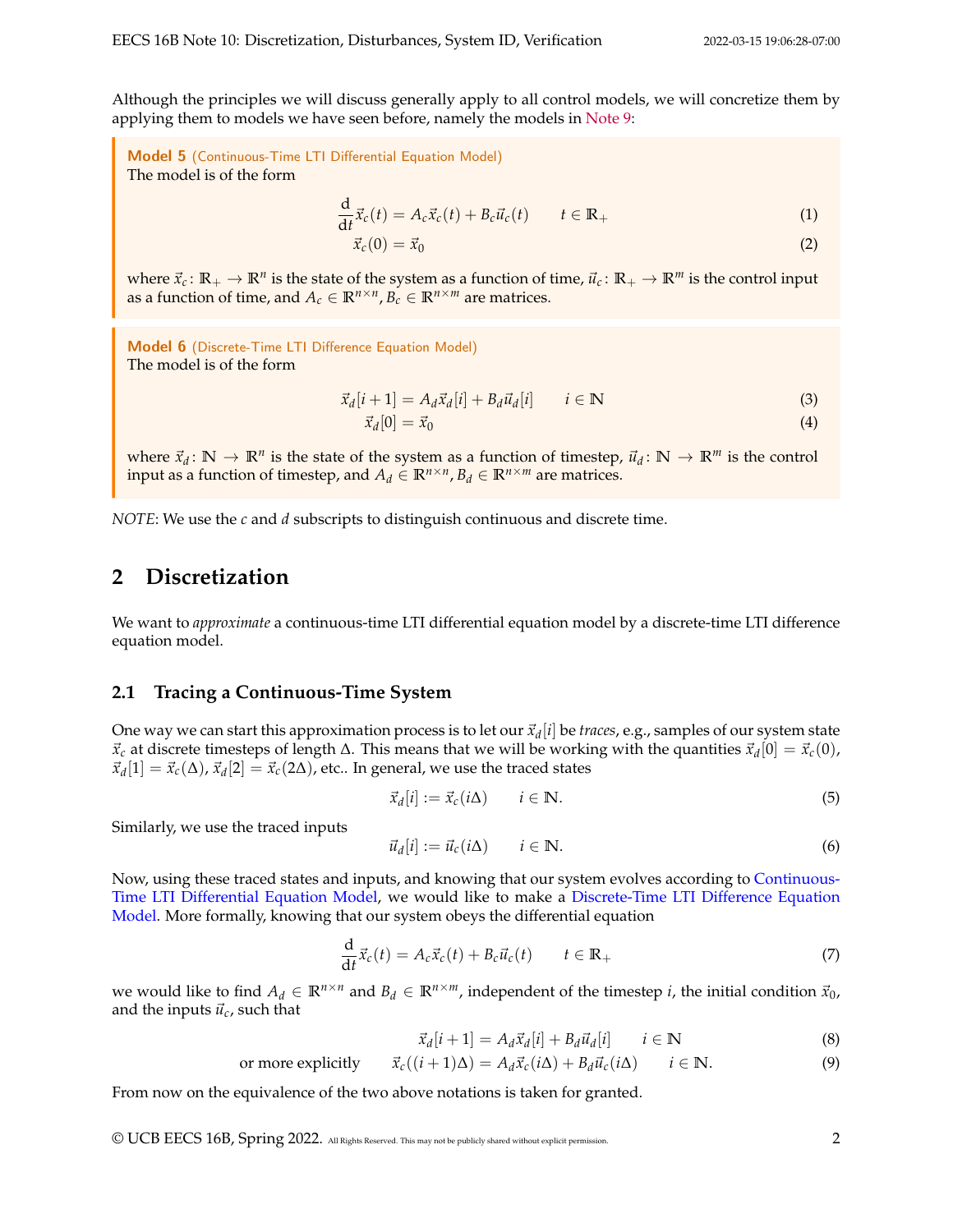#### **2.2 Piecewise Constant Input Assumption**

Unfortunately, the desire we have is flat-out not possible to achieve, no matter how clever we are in our analysis, unless we have more information about the control inputs ⃗*u<sup>c</sup>* between the endpoints *i*∆. The reason is that we don't have any information about how  $\vec{u}_c$  behaves in between the traces  $\vec{u}_d[i]$  and  $\vec{u}_d[i+1]$ – it can be arbitrarily badly behaved within the interval (*i*∆,(*i* + 1)∆). So, it would be impossible to get coefficients  $A_d$  and  $B_d$  which multiply  $\vec{x}_d[i]$  and  $\vec{u}_d[i]$  to get  $\vec{x}_d[i+1]$  that work for any input  $\vec{u}_c$ .

To fix this, we will make the *reasonable* assumption that  $\vec{u}_c$  is piecewise constant. More formally, we have

Assumption 7 (Piecewise Constant Inputs) The inputs  $\vec{u}_c$  are piecewise constant on intervals of width  $\Delta$ , that is,

$$
\vec{u}_c(t) = \vec{u}_c(i\Delta) = \vec{u}_d[i] \quad \text{for all } t \in [i\Delta, (i+1)\Delta). \tag{10}
$$

*NOTE*: This assumption is also called a *zero-order hold* assumption. This is because the input is piecewise a zero-order polynomial in time, i.e., is piecewise constant.

At first glance, this assumption may seem *unreasonable*. For example, if we are studying a circuit and our input is some form of AC current (and hence sinusoidal), then there is *no* time interval on which the input is constant. The point is that if the input  $\vec{u}_c$  is continuous<sup>[1](#page-2-0)</sup>, then the discretized function  $\vec{u}_d$  approximates  $\vec{u}_c$  for small  $\Delta$ . In math,

$$
\vec{u}_c(t) = \vec{u}_c\left(\Delta \cdot \frac{t}{\Delta}\right) \approx \vec{u}_c\left(\Delta \left\lfloor \frac{t}{\Delta} \right\rfloor\right) = \vec{u}_d\left[\left\lfloor \frac{t}{\Delta} \right\rfloor\right].\tag{11}
$$

The approximation further becomes exact in the limit  $\Delta \to 0$ , but we need more mathematical analysis tools to show this. For now, we may take it as given. A pictorial representation of what is going on for  $\vec{u}_c(t) = \sin(t)$  is below:



**Figure 1:** An example of a piecewise constant function where the limit as the time-step ∆ goes to 0 approaches a continuous function. The red line, the original signal  $u_c(t) = \sin(t)$ , is traced almost exactly by the blue line (small  $\Delta$ ) and not nearly as well by the green line (large  $\Delta$ ).

Whether by the formalism or by the diagram, it should now seem *reasonable* that when ∆ is tiny, a piecewise constant approximation for  $\vec{u}_c$  can be a very accurate approximation of  $\vec{u}_c$ . So, we may as well assume that  $\vec{u}_c$  is piecewise constant. This is how we justify the piecewise constant assumption. The new model is:

<span id="page-2-0"></span><sup>&</sup>lt;sup>1</sup>We may relax this assumption to right-continuous.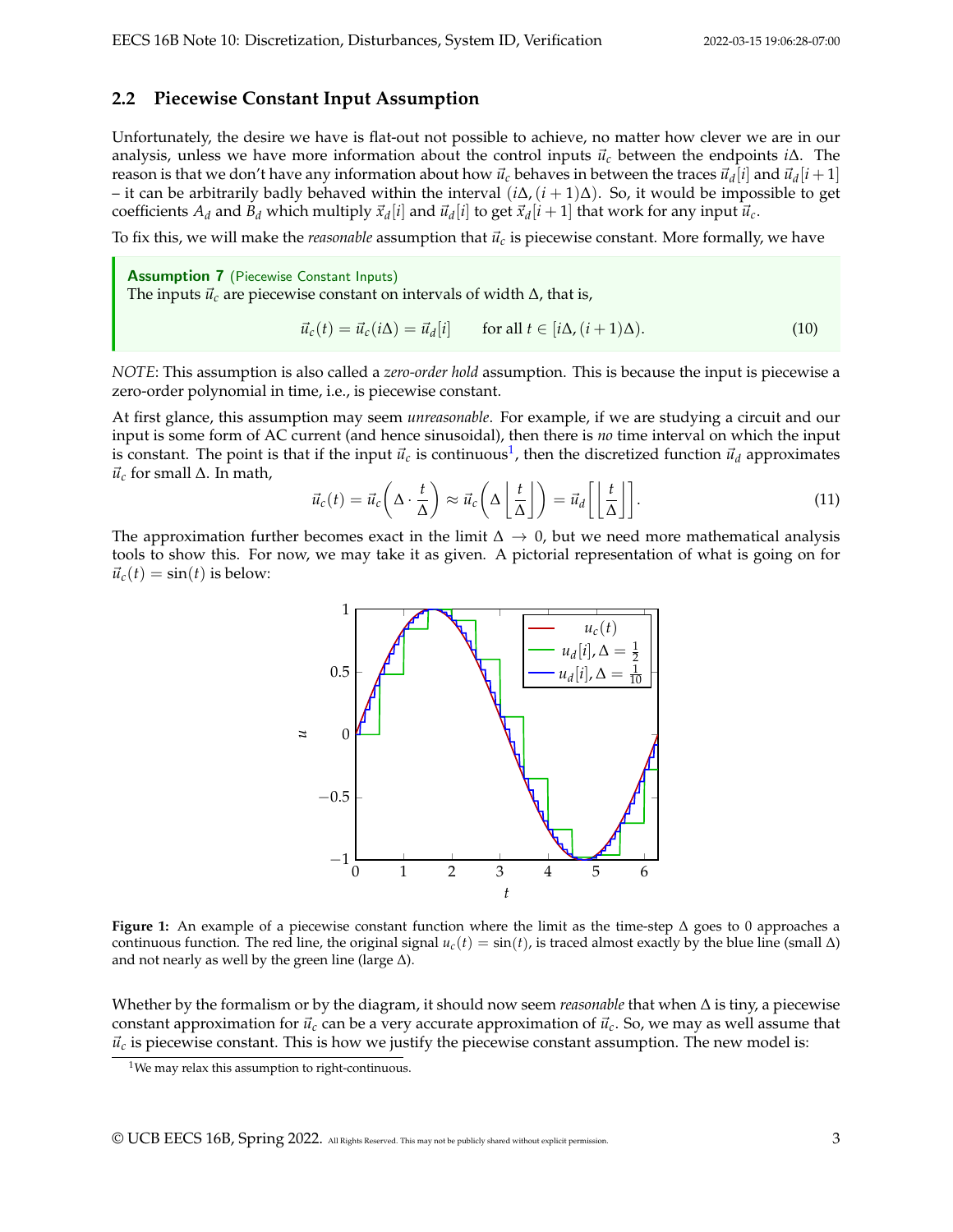<span id="page-3-0"></span>Model 8 (Continuous-Time LTI Differential Equation Model with Piecewise Constant Inputs) The model is of the form

$$
\frac{\mathrm{d}}{\mathrm{d}t}\vec{x}_c(t) = A_c \vec{x}_c(t) + B_c \vec{u}_d[i] \qquad t \in [i\Delta, (i+1)\Delta) \qquad i \in \mathbb{N} \tag{12}
$$

$$
\vec{x}_c(0) = \vec{x}_0 \tag{13}
$$

where  $\vec{x}_c$ :  $\mathbb{R}_+ \to \mathbb{R}^n$  is the state of the system as a function of time,  $\vec{u}_d$ :  $\mathbb{N} \to \mathbb{R}^m$  is the traced control input as a function of timestep, and  $A_c \in \mathbb{R}^{n \times n}$ ,  $B_c \in \mathbb{R}^{n \times m}$  are matrices.

#### **2.3 Calculating Discretization Coefficients**

We return to the problem of discretization, now with the piecewise constant input assumption.

Notice that in this section we begin with the diagonalizable case, whereas in [Note 9](https://www.eecs16b.org/notes/sp22/note09.pdf) we built up to the diagonalizable case by way of the scalar case and diagonal case. This is because, unlike in [Note 9,](https://www.eecs16b.org/notes/sp22/note09.pdf) the proofs for all versions of this theorem are essentially identical, just using the corresponding results from [Note 9.](https://www.eecs16b.org/notes/sp22/note09.pdf) Hence we lose almost no insight by looking at the most general case.

<span id="page-3-1"></span>Theorem 9 (Discretization of [Continuous-Time LTI Differential Equation Model with Piecewise Constant Inputs](#page-3-0) When *A<sup>c</sup>* is Diagonalizable and Invertible)

Suppose in the [Continuous-Time LTI Differential Equation Model with Piecewise Constant Inputs](#page-3-0) that  $A_c$  is diagonalizable with diagonalization  $A_c = V\hat{\Lambda} V^{-1}$ , and also invertible. The discretization of this model by a [Discrete-Time LTI Difference Equation Model](#page-1-1) has coefficients

$$
A_d = V e^{\Lambda \Delta} V^{-1} \tag{14}
$$

$$
B_d = V(e^{\Lambda \Delta} - I_n) \Lambda^{-1} V^{-1} B_c \tag{15}
$$

using the exponential notation from [Note 9,](https://www.eecs16b.org/notes/sp22/note09.pdf) i.e., if  $\Lambda = \text{diag}(\lambda_{11}, \lambda_{22}, \ldots, \lambda_{nn})$  then  $e^{\Lambda \Delta} =$ diag (e<sup>λ</sup>11<sup>Δ</sup>, e<sup>λ</sup>22<sup>Δ</sup>, . . . , e<sup>λ<sub>*nn*</sub>Δ</sup>).

*Proof.* The proof is in several steps, as is very common for longer mathematical proofs. We proceed methodically by changes-of-variables and reducing to problems we have already solved, e.g., in [Note 9.](https://www.eecs16b.org/notes/sp22/note09.pdf)

Step 1. We first look at a particular timestep *i*. Namely, since we are looking for an update equation which writes  $\vec{x}_d[i+1]$  in terms of  $\vec{x}_d[i]$  and  $\vec{u}_d[i]$ , we may assume that our differential equation starts at timestep *i* and goes until timestep  $i + 1$ , and we know everything up to timestep *i* including  $\vec{x}_d[i]$ and  $\vec{u}_d[i]$ . This gives

$$
\frac{d}{dt}\vec{x}_c(t) = A_c\vec{x}_c(t) + B_c\vec{u}_d[i] \qquad t \in [i\Delta, (i+1)\Delta) \qquad \text{for this specific } i \tag{16}
$$

$$
\vec{x}_c(i\Delta) = \vec{x}_d[i] \qquad \text{for this specific } i. \tag{17}
$$

Step 2. Now we solve the differential equation by reducing it to a previous differential equation we have already solved. Recall that in [Note 9](https://www.eecs16b.org/notes/sp22/note09.pdf) we solved differential equations of the form

$$
\frac{\mathrm{d}}{\mathrm{d}t}\vec{x}(t) = A\vec{x}(t) + B\vec{u}(t)
$$
\n(18)

$$
\vec{x}(0) = \vec{x}_0. \tag{19}
$$

There are two differences between the differential equations:

© UCB EECS 16B, Spring 2022. All Rights Reserved. This may not be publicly shared without explicit permission. 4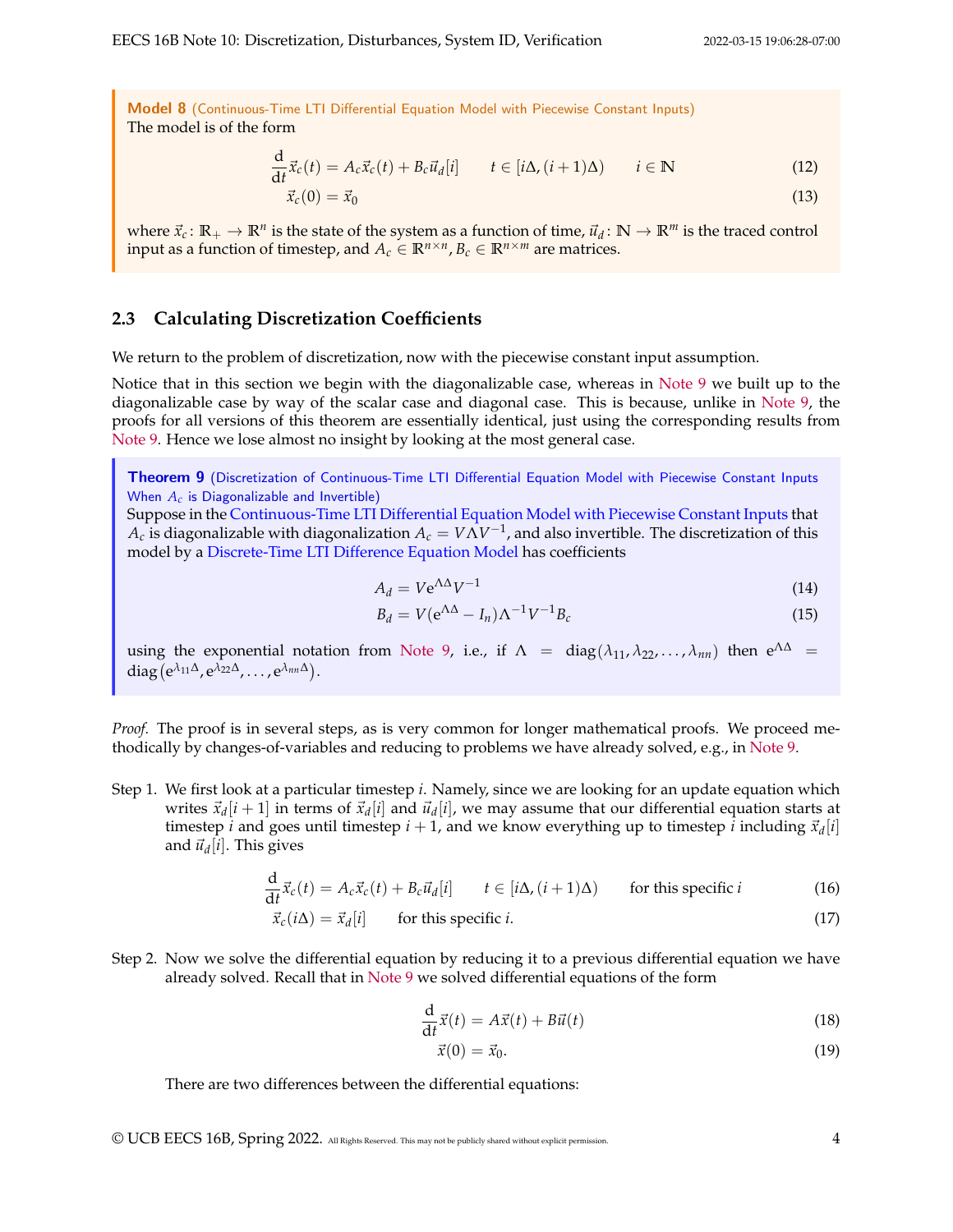- The notation is different  $-\vec{x}_c$  instead of  $\vec{x}$ ,  $\vec{u}_c$  instead of  $\vec{u}$ , etc., and the initial condition is  $\vec{x}_d[i]$ .
- The initial condition is at time  $t = i\Delta$  instead of  $t = 0$ .
- The differential equation we have to solve is only valid in an interval the equation we have already solved is valid everywhere.

The second is the only essential difference, since the first is just a relabeling, and the third is solved by declaring that our solution is only valid in the particular interval. To get around the second difference, we will use *change of variables*. More specifically, let *s* be defined by

$$
s := t - i\Delta \tag{20}
$$

so that if  $t \in [i\Delta, (i+1)\Delta)$  then  $s \in [0,\Delta)$ ; and let  $\vec{\tilde{x}}_c$  be defined pointwise on  $[0,\Delta)$  by

$$
\vec{\tilde{x}}_c(s) := \vec{x}_c(s + i\Delta) = \vec{x}_c(t). \tag{21}
$$

Then

$$
\vec{\tilde{x}}_c(0) = \vec{x}_c(i\Delta) = \vec{x}_d[i].
$$
\n(22)

The differential equation in these coordinates becomes

$$
\frac{\mathrm{d}}{\mathrm{d}s}\vec{\tilde{x}}_c(s) = \frac{\mathrm{d}}{\mathrm{d}s}\vec{x}_c(t)
$$
\n(23)

$$
=\underbrace{\frac{\mathrm{d}t}{\mathrm{d}s}}_{=1}\cdot\frac{\mathrm{d}\vec{x}_c(t)}{\mathrm{d}t}
$$
\n(24)

$$
=A_c \vec{x}_c(t) + B_c \vec{u}_c(t)
$$
\n(25)

$$
= A_c \vec{\tilde{x}}_c(s) + B_c \vec{u}_d[i] \qquad s \in [0, \Delta). \tag{26}
$$

So, we have to solve the problem

$$
\frac{\mathrm{d}}{\mathrm{d}s}\vec{\tilde{x}}_c(s) = A_c \vec{\tilde{x}}_c(s) + B_c \vec{u}_d[i] \qquad s \in [0, \Delta)
$$
\n(27)

$$
\vec{\tilde{x}}_c(0) = \vec{x}_d[i].\tag{28}
$$

By [Note 9](https://www.eecs16b.org/notes/sp22/note09.pdf) the solution is

$$
\vec{\tilde{x}}_c(s) = V e^{\Lambda s} V^{-1} \vec{x}_d[i] + \int_0^s V e^{\Lambda(s-\tau)} V^{-1} B_c \vec{u}_d[i] d\tau \qquad s \in [0,\Delta).
$$
 (29)

Simplifying and using the fact that integrals are linear, we get

$$
\vec{\tilde{x}}_c(s) = V e^{\Lambda s} V^{-1} \vec{x}_d[i] + V e^{\Lambda s} \left( \int_0^s e^{-\Lambda \tau} d\tau \right) V^{-1} B_c \vec{u}_d[i] \qquad s \in [0, \Delta). \tag{30}
$$

To compute this integral, we note that  $\Lambda$  is diagonal and invertible, and hence we can write  $\Lambda =$  $diag(\lambda_{11}, \lambda_{22}, \ldots, \lambda_{nn})$  $diag(\lambda_{11}, \lambda_{22}, \ldots, \lambda_{nn})$  $diag(\lambda_{11}, \lambda_{22}, \ldots, \lambda_{nn})$  with  $\lambda_{ii} \neq 0.2$  Thus

$$
\int_0^s e^{-\Lambda \tau} d\tau = \int_0^s \begin{bmatrix} e^{-\lambda_{11} \tau} & e^{-\lambda_{22} \tau} \\ e^{-\lambda_{22} \tau} & \cdot \\ e^{-\lambda_{nn} \tau} \end{bmatrix} d\tau \tag{31}
$$

<span id="page-4-0"></span><sup>&</sup>lt;sup>2</sup>This is a side argument, but it may not be clear why we can have  $\lambda_{ii} \neq 0$ . This is because  $A_c$  is invertible, so  $A_c^{-1}$  exists, so  $\Lambda^{-1} = V^{-1} A_c^{-1} V$  exists and  $\Lambda$  is invertible. Since  $\Lambda$  is diagonal,  $\Lambda^{-1}$  is diagonal, and its entries are  $\frac{1}{\lambda_{ii}}$ .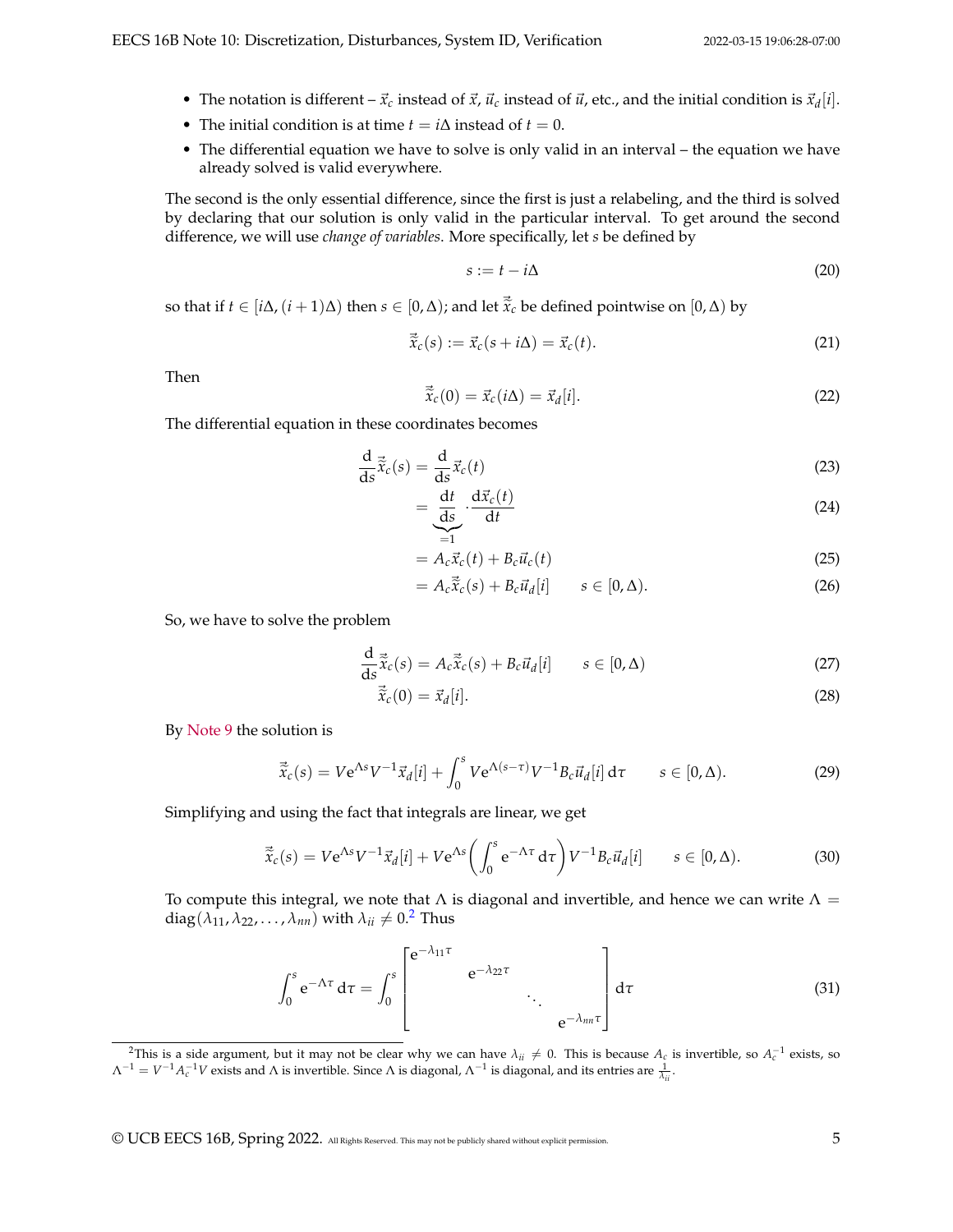<span id="page-5-0"></span>
$$
= \begin{bmatrix} -\frac{1}{\lambda_{11}} e^{-\lambda_{11} \tau} & & \\ & -\frac{1}{\lambda_{22}} e^{-\lambda_{22} \tau} & \\ & & \ddots \\ & & & -\frac{1}{\lambda_{nn}} e^{-\lambda_{nn} \tau} \end{bmatrix} \begin{bmatrix} \tau = s \\ \\ \\ \\ \tau = 0 \end{bmatrix} \tag{32}
$$

$$
= \left(-e^{-\Lambda \tau} \Lambda^{-1}\right)\Big|_{\tau=0}^{\tau=s} \tag{33}
$$

$$
= \left(I_n - e^{-\Lambda s}\right) \Lambda^{-1}.
$$
\n(34)

Plugging the value of the integral back in, we have

$$
\vec{\tilde{x}}_c(s) = V e^{\Lambda s} V^{-1} \vec{x}_d[i] + V e^{\Lambda s} \left( I_n - e^{-\Lambda s} \right) \Lambda^{-1} V^{-1} B_c \vec{u}_d[i] \qquad s \in [0, \Delta)
$$
\n(35)

$$
=Ve^{\Lambda s}V^{-1}\vec{x}_d[i] + V\Big(e^{\Lambda s}-I_n\Big)\Lambda^{-1}V^{-1}B_c\vec{u}_d[i] \qquad s\in[0,\Delta).
$$
 (36)

### Step 3. Now we solve for  $\vec{x}_d[i+1]$ . Indeed,

$$
\vec{x}_d[i+1] = \vec{x}_c((i+1)\Delta) \tag{37}
$$

$$
=\vec{\tilde{x}}_c(\Delta) \tag{38}
$$

$$
=Ve^{\Lambda\Delta}V^{-1}\vec{x}_d[i] + V\Big(e^{\Lambda\Delta} - I_n\Big)\Lambda^{-1}V^{-1}B_c\vec{u}_d[i].
$$
\n(39)

We see that this is a linear equation for  $\vec{x}_d[i+1]$  in terms of  $\vec{x}_d[i]$  in the form of eq. [\(3\)](#page-1-2) with coefficients

$$
A_d = V e^{\Lambda \Delta} V^{-1} \quad \text{and} \quad B_d = V (e^{\Lambda \Delta} - I_n) \Lambda^{-1} V^{-1} B_c \tag{40}
$$

as desired.

**Concept Check:** We used the assumption that Λ is invertible in Step 2, i.e., eq. [\(32\)](#page-5-0), when we computed the integral  $\int_0^s e^{-\Lambda \tau} d\tau$ . You can compute this integral even when Λ has some 0 entries, i.e., *A* has some 0 eigenvalues and is thus not invertible. Do this computation – you won't get a nice closed form, unfortunately. Instead, the *i*<sup>th</sup> diagonal entry of the solution to the integral will be calculated differently depending on whether  $\lambda_{ii} = 0$  (in which case  $e^{\lambda_{ii}\tau} = 1$ ) or  $\lambda_{ii} \neq 0$  (in which case we use the computation above). Carry through the rest of the coefficient calculation again with your more general solution to the integral. What are the discretization coefficients in this case? This calculation allows us to drop the assumption that  $A_c$  is invertible, and really we only need that *A<sup>c</sup>* is diagonalizable.  $\Box$ 

Phew! That was a difficult and lengthy calculation. Now let's do some examples.

#### **2.4 Examples**

Suppose we have the scalar system

$$
\frac{\mathrm{d}}{\mathrm{d}t}x_c(t) = 3x_c(t) + 5u_c(t)
$$
\n(41)

where  $u_c$  is piecewise constant over intervals of length  $\Delta$ .

In this case we use theorem [9](#page-3-1) with  $A_c = 3$  "diagonalized" using  $V = 1$  and  $\Lambda = 3$ , as well as  $B_c = 5$ , to get the discretization

$$
x_d[i+1] = e^{3\Delta} x_d[i] + \frac{e^{3\Delta} - 1}{3} \cdot 5u_d[i].
$$
\n(42)

Now suppose we have the diagonal system

$$
\frac{\mathrm{d}}{\mathrm{d}t}\vec{x}_c(t) = \begin{bmatrix} 3 & 0 \\ 0 & 2 \end{bmatrix}\vec{x}_c(t) + \begin{bmatrix} 5 \\ 1 \end{bmatrix}u_c(t)
$$
\n(43)

© UCB EECS 16B, Spring 2022. All Rights Reserved. This may not be publicly shared without explicit permission. 6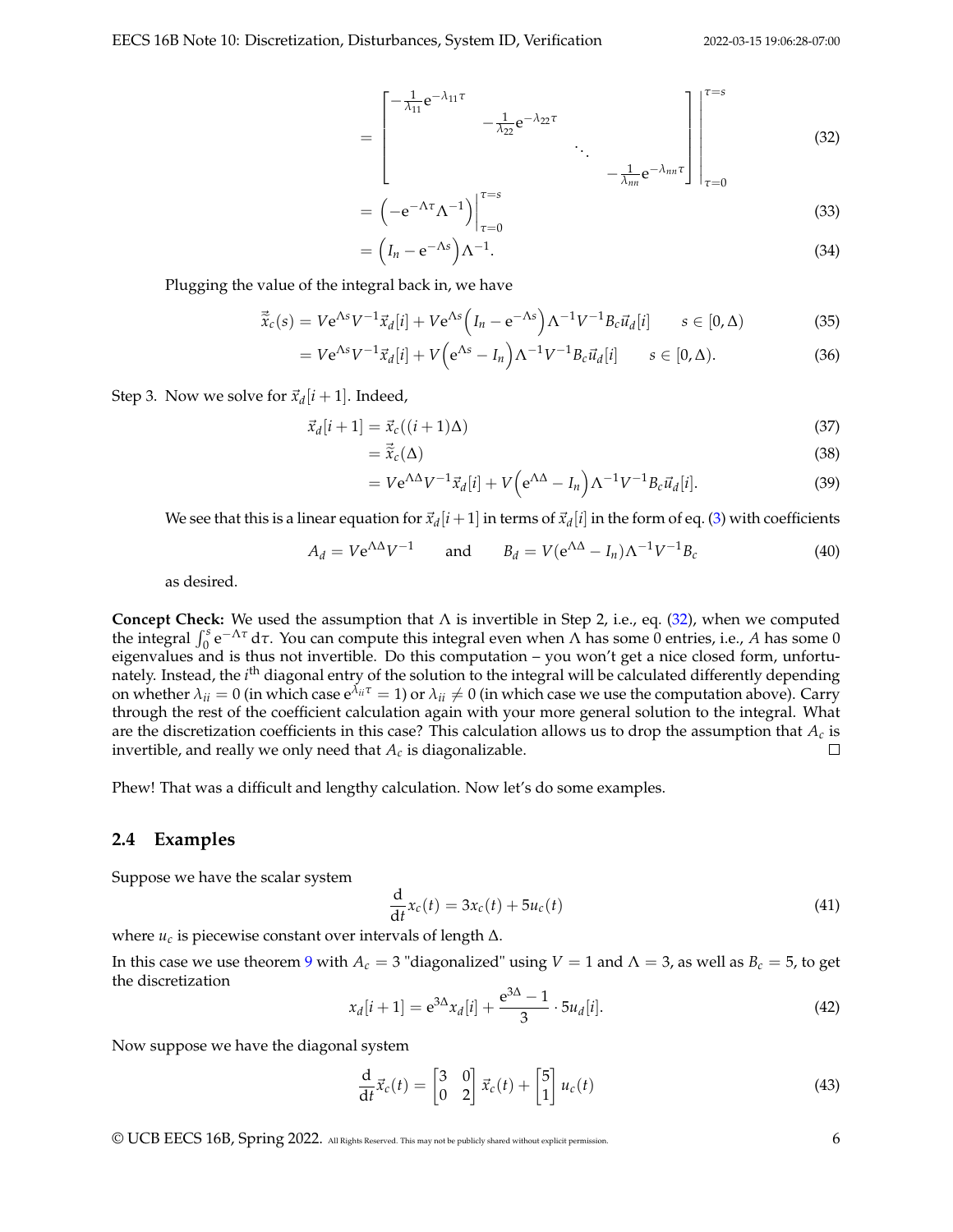where *u<sup>c</sup>* is again piecewise constant over intervals of length ∆.

In this case we use theorem [9](#page-3-1) with  $A_c = \begin{bmatrix} 3 & 0 \ 0 & 2 \end{bmatrix}$  "diagonalized" using  $V = I_2 = \begin{bmatrix} 1 & 0 \ 0 & 1 \end{bmatrix}$  and  $\Lambda = \begin{bmatrix} 3 & 0 \ 0 & 2 \end{bmatrix}$ , as well as  $B_c = \begin{bmatrix} 5 \\ 1 \end{bmatrix}$ 1 , to get the discretization

$$
x_d[i+1] = \begin{bmatrix} e^{3\Delta} & 0\\ 0 & e^{2\Delta} \end{bmatrix} x_d[i] + \begin{bmatrix} \frac{e^{3\Delta}-1}{3} & 0\\ 0 & \frac{e^{2\Delta}-1}{2} \end{bmatrix} \begin{bmatrix} 5\\ 1 \end{bmatrix} u_d[i]. \tag{44}
$$

We will conclude this section by discussing some generalizations and asymptotic analysis.

### **2.5 (OPTIONAL) Beyond Diagonalization**

*NOTE*: This section has the section on *Matrix Exponentials* in [Note 9](https://www.eecs16b.org/notes/sp22/note09.pdf) as a prerequisite.

If we are allowed to use the matrix exponential we can generalize the earlier analysis.

<span id="page-6-0"></span>Theorem 10 (Discretization of [Continuous-Time LTI Differential Equation Model with Piecewise Constant Inputs\)](#page-3-0) The discretization of [Continuous-Time LTI Differential Equation Model with Piecewise Constant In](#page-3-0)[puts](#page-3-0) by a [Discrete-Time LTI Difference Equation Model](#page-1-1) has coefficients

$$
A_d = e^{A_c \Delta} \tag{45}
$$

$$
B_d = e^{A_c \Delta} \left( \sum_{i=1}^{\infty} \frac{(-A_c)^{i-1} \Delta^i}{i!} \right) B_c.
$$
 (46)

**Concept Check:** Prove theorem [10.](#page-6-0) The following computation will be useful.

$$
\int_0^t e^{-A_c \tau} d\tau = \int_0^t \sum_{i=0}^\infty \frac{(-A_c \tau)^i}{i!} d\tau = \sum_{i=0}^\infty \int_0^t \frac{(-A_c \tau)^i}{i!} d\tau = \sum_{i=0}^\infty \int_0^t \frac{(-A_c)^i}{i!} \tau^i d\tau
$$
(47)

$$
= \sum_{i=0}^{\infty} \frac{(-A_c)^i}{i!} \int_0^t \tau^i \, \mathrm{d}\tau = \sum_{i=0}^{\infty} \frac{(-A_c)^i}{(i+1)!} t^{i+1} = \sum_{i=1}^{\infty} \frac{(-A_c)^{i-1}}{i!} t^i.
$$
 (48)

**Concept Check:** Show that theorem [11](#page-6-1) is a special case of theorem [10.](#page-6-0) Also show that theorem [9](#page-3-1) is a special case of theorem [11.](#page-6-1)

<span id="page-6-1"></span>Theorem 11 (Discretization of [Continuous-Time LTI Differential Equation Model with Piecewise Constant Inputs](#page-3-0) When *A<sup>c</sup>* is Invertible)

Suppose in the [Continuous-Time LTI Differential Equation Model with Piecewise Constant Inputs](#page-3-0) that  $A_c$  is invertible. Then the discretization of the model by a [Discrete-Time LTI Difference Equation](#page-1-1) [Model](#page-1-1) has coefficients

$$
A_d = e^{A_c \Delta} \tag{49}
$$

$$
B_d = \left(e^{A_c \Delta} - I_n\right) A_c^{-1} B_c. \tag{50}
$$

**Concept Check:** Prove theorem [11.](#page-6-1) The following identity will be helpful:

$$
\int_0^t e^{-A_c \tau} d\tau = -e^{-A_c \tau} A_c^{-1} \Big|_{\tau=0}^{\tau=t} = (I_n - e^{-A_c t}) A_c^{-1}.
$$
 (51)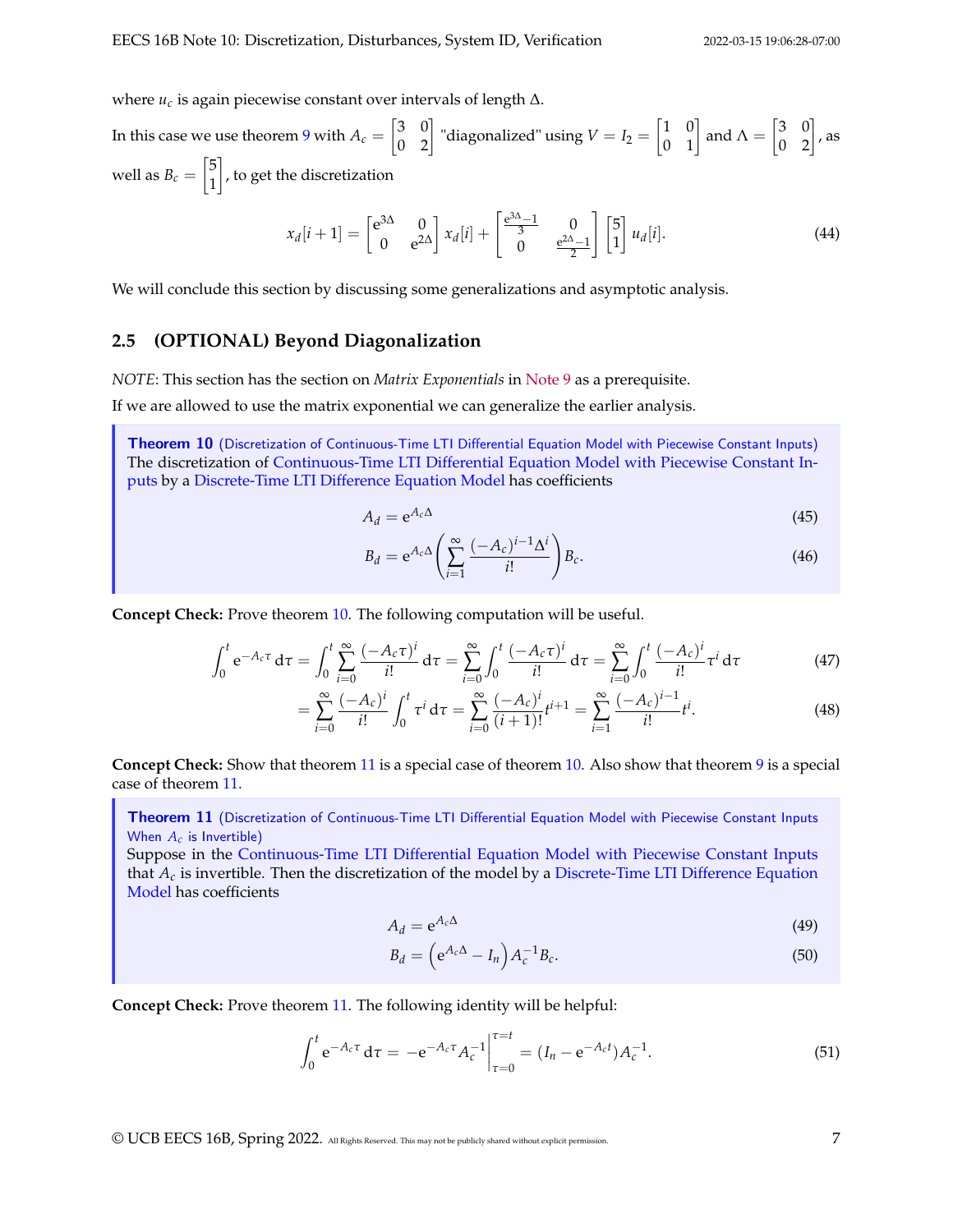## **2.6 (OPTIONAL) Towards Euler Discretization**

Since for our applications in control we usually want ∆ to be small, it is instructive to see the behavior of the discretization coefficients in the limit  $\Delta \to 0$ . The way that we do this is to examine the discretization coefficients, given in theorem [10,](#page-6-0) and truncate their series expansions at the terms which are linear in ∆. This is justifiable because when  $\Delta < 1$  is small,  $\Delta^2 \ll \Delta$ ,  $\Delta^3 \ll \Delta^2$ , and so on; hence all terms which are second-order or higher in ∆ become negligible and may be ignored.

Using the coefficients  $A_d$  and  $B_d$  from theorem [10,](#page-6-0) we see

$$
A_d = e^{A_c \Delta} = I_n + A_c \Delta + \frac{(A_c \Delta)^2}{2} + \dots \approx I_n + A_c \Delta
$$
\n(52)

$$
B_d = e^{A_c \Delta} \left( \sum_{i=1}^{\infty} \frac{(-A_c)^{i-1} \Delta^i}{i!} \right) B_c = \left( \sum_{i=0}^{\infty} \frac{(A_c \Delta)^i}{i!} \right) \left( \sum_{i=1}^{\infty} \frac{(-A_c)^{i-1} \Delta^i}{i!} \right) B_c \tag{53}
$$

$$
= (I_n + A_c \Delta + \cdots) \left( \Delta - \frac{A_c \Delta^2}{2} + \cdots \right) B_c \approx B_c \Delta.
$$
 (54)

This implies that for ∆ small enough, an approximate discretization gives a model of the form

$$
\vec{x}_d[i+1] \approx (I_n + A_c \Delta) \vec{x}_d[i] + \Delta B_c \vec{u}_d[i] \qquad i \in \mathbb{N}.
$$
\n(55)

A generalization of this process is called *Euler discretization* and is used to approximately solve nonlinear differential equations.

# **3 Disturbances and Error**

Thus far, our analysis of [Continuous-Time LTI Differential Equation Model](#page-1-0) and [Discrete-Time LTI Differ](#page-1-1)[ence Equation Model](#page-1-1) has assumed that the original model we is a perfect description of the system. In practice, this is not the case. The relevant concept to describe this deviation from the model is *disturbance*. We have to deal with *disturbances*, which incorporate random noise from the environment, as well as systemic error, caused by having models which are too simple to describe the inherently very complicated natural system.

Definition 12 (Disturbance) A *disturbance* is any of the following sources of error in a model:

- random noise from the environment;
- approximation error that comes from having wrong models;
- a combination of the above.

More specifically, [the Wikipedia page on uncertainty quantification](https://en.wikipedia.org/wiki/Uncertainty_quantification) gives a more thorough list of possible error sources, which we summarize here. *You do not need to memorize the vocabulary we present here* – but this list might be interesting or helpful for your own enrichment.

- *Parameter disturbance* This comes from the model parameters which govern the state trajectory, but whose exact values are unknown in practice and cannot be perfectly estimated.
- *Parameteric disturbance* This comes from the control inputs which also govern the state trajectory, but whose exact values may not be exactly the same as the specification or plan.
- *Structural disturbance* This comes from the fact that the model is only an approximation to reality, and will never be perfect. In practice there is usually a tradeoff between making the model simple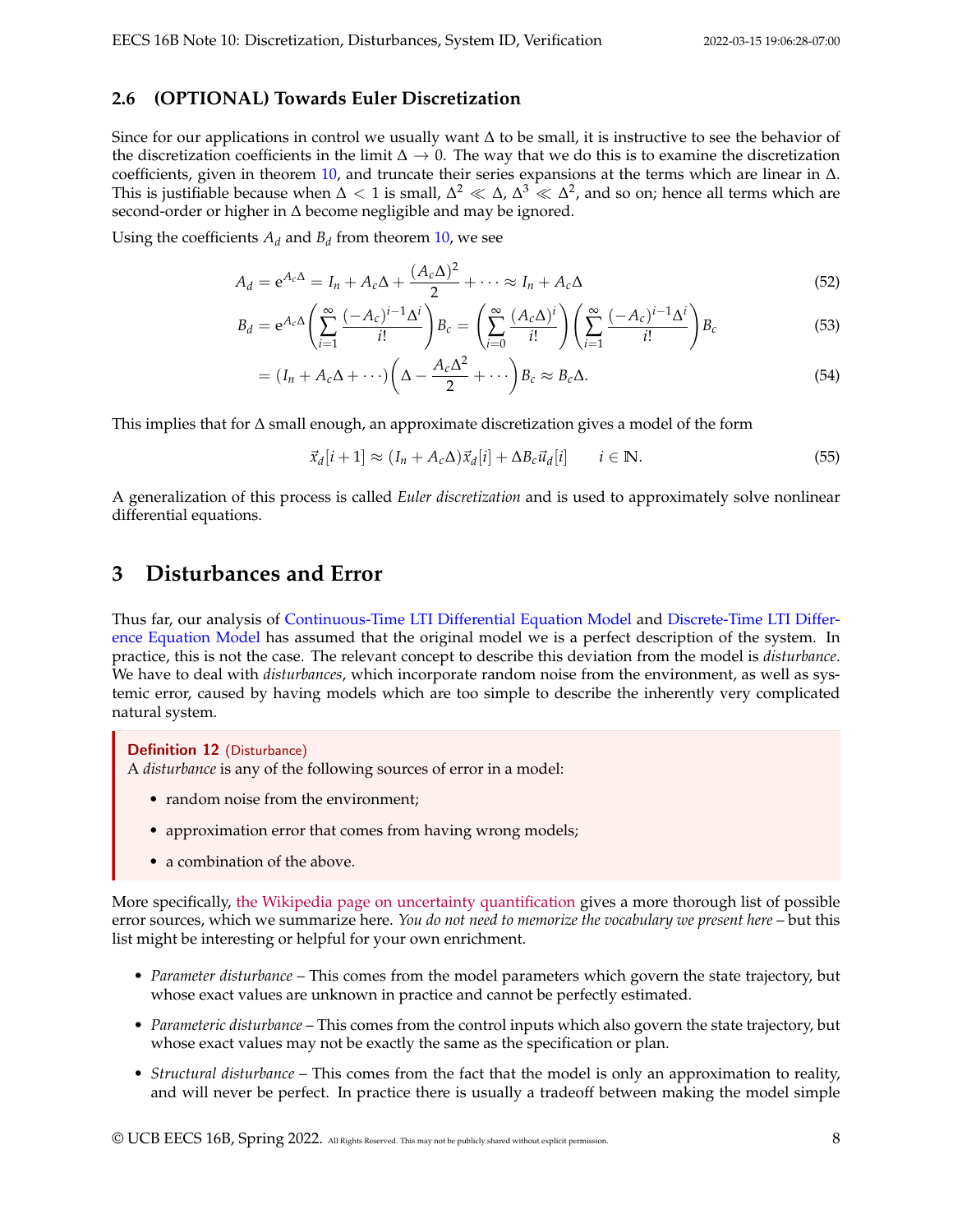(and solvable) and making it more accurate to reality; the gap between reality and our simplified model is called structural disturbance.

- *Algorithmic disturbance* This comes from the fact that our computer algorithms will have implementationdependent errors, such as numerical imprecision and overflow.
- *Experimental disturbance* This comes from the variability in measurements; it is inevitable, and manifests as random noise when repeating the same process many times.
- *Interpolation disturbance* This comes from a possible lack of historical data which is similar to the input data for the current experiment, at which point the model must interpolate or extrapolate to give an accurate state trajectory.

In general a real-world model will have all of these sources of disturbance.

To explicitly quantify disturbances in our models, we usually use *additive disturbances*.

<span id="page-8-0"></span>Model 13 [\(Continuous-Time LTI Differential Equation Model](#page-1-0) With Additive Disturbance) The model is of the form

$$
\frac{\mathrm{d}}{\mathrm{d}t}\vec{x}_c(t) = A_c \vec{x}_c(t) + B_c \vec{u}_c(t) + \vec{w}_c(t) \qquad t \in \mathbb{R}_+
$$
\n(56)

$$
\vec{x}_c(0) = \vec{x}_0 \tag{57}
$$

where  $\vec{x}_c \colon \mathbb{R}_+ \to \mathbb{R}^n$  is the state of the system as a function of time,  $\vec{u}_c \colon \mathbb{R}_+ \to \mathbb{R}^m$  is the control input as a function of time,  $\vec{w}_c \colon \mathbb{R}_+ \to \mathbb{R}^n$  is the disturbance in the system as a function of time, and  $A_c \in \mathbb{R}^{n \times n}$ ,  $B_c \in \mathbb{R}^{n \times m}$  are matrices.

<span id="page-8-1"></span>Model 14 [\(Discrete-Time LTI Difference Equation Model](#page-1-1) With Additive Disturbance) The model is of the form

$$
\vec{x}_d[i+1] = A_d \vec{x}_d[i] + B_d \vec{u}_d[i] + \vec{w}_d[i] \qquad i \in \mathbb{N}
$$
\n(58)

$$
\vec{x}_d[0] = \vec{x}_0 \tag{59}
$$

where  $\vec{x}_d \colon \mathbb{N} \to \mathbb{R}^n$  is the state of the system as a function of timestep,  $\vec{u}_d \colon \mathbb{N} \to \mathbb{R}^m$  is the control input as a function of timestep,  $\vec{w}_d\colon\mathbb{N}\to\mathbb{R}^n$  is the disturbance in the system as a function of timestep, and  $A_d \in \mathbb{R}^{n \times n}$ ,  $B_d \in \mathbb{R}^{n \times m}$  are matrices.

There are generally two ways we deal with additive disturbances in this class:

- We may treat  $\vec{w}$  as another input.
	- **–** Starting with the [Continuous-Time LTI Differential Equation Model](#page-8-0) With Additive Disturbance, we may define a new input  $\vec{v}_c(t) := \begin{bmatrix} \vec{u}_c(t) \\ \vec{v}_c(t) \end{bmatrix}$  $\vec{w}_c(t)$  $\Big]$  and a new matrix  $G_c := \begin{bmatrix} B_c & I_n \end{bmatrix}$ , so that the model becomes

$$
\frac{\mathrm{d}}{\mathrm{d}t}\vec{x}_c(t) = A_c \vec{x}_c(t) + G_c \vec{v}_c(t)
$$
\n(60)

$$
\vec{x}_c(0) = \vec{x}_0 \tag{61}
$$

which is a [Continuous-Time LTI Differential Equation Model.](#page-1-0)

**–** Starting with the [Discrete-Time LTI Difference Equation Model](#page-8-1) With Additive Disturbance, we may define a new input  $\vec{v}_d[i] := \begin{bmatrix} \vec{u}_d[i] \ \vec{v}_d[i] \end{bmatrix}$  $\vec{w}_d[i]$  $\Big]$  and a new matrix  $G_d := \begin{bmatrix} B_d & I_n \end{bmatrix}$ , so that the difference equation becomes

$$
\vec{x}_d[i+1] = A_d \vec{x}_d[i] + G_d \vec{v}_d[i] \tag{62}
$$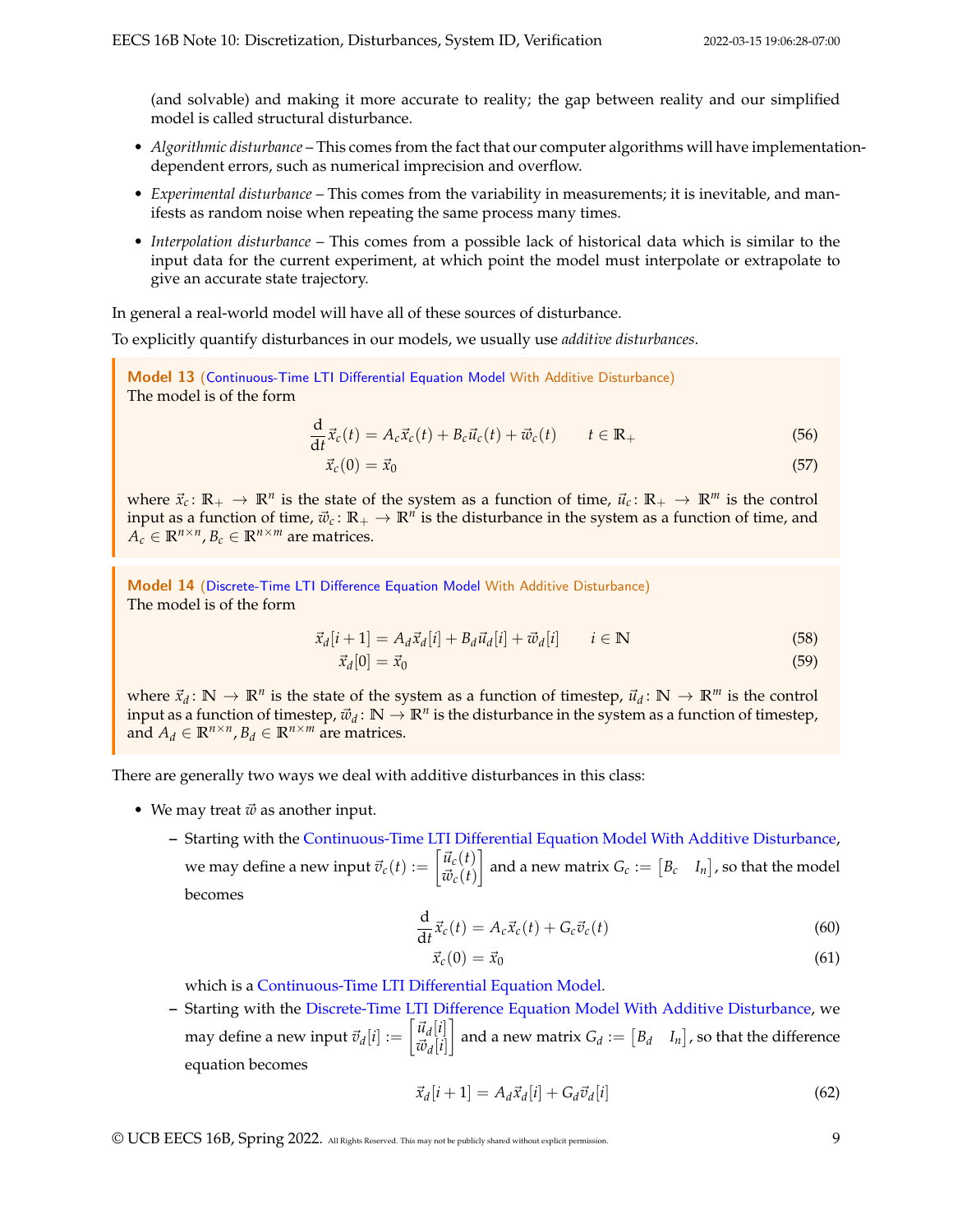$$
\vec{x}_d[0] = \vec{x}_0 \tag{63}
$$

which is a [Discrete-Time LTI Difference Equation Model.](#page-1-1)

Conceptually, this says that noise is another input to the model, albeit one we cannot control. We will thus be able to quantitatively analyze the effects of disturbance using all the techniques we will have developed for our familiar disturbance-less [Discrete-Time LTI Difference Equation Models](#page-1-1) and [Continuous-Time LTI Differential Equation Models](#page-1-0).

• We may assume the disturbances are negligible. In particular, in many cases it is plausible that disturbances are small, and have a small effect on the system. Thus we may remove the  $\vec{w}$  term from our calculations entirely – in effect setting  $\vec{w} = \vec{0}_n$  – at the cost of turning the equal signs  $=$  in the [Continuous-Time LTI Differential Equation Model](#page-1-0) and [Discrete-Time LTI Difference Equation Model](#page-1-1) into approximations ≈.

The upshot of both of these methods is the following.

Key Idea 15

We may develop our theoretical ideas while ignoring disturbance, i.e., only consider models like [Continuous-Time LTI Differential Equation Model](#page-1-0) and [Discrete-Time LTI Difference Equation Model.](#page-1-1) If a problem requires us to consider disturbances, we may fold them into the input, or else approximate them away.

As an example of how disturbance affects a model, consider the following model:

$$
x_d[i+1] = 1.1x_d[i] + w_d[i] \tag{64}
$$

$$
x_d[0] = 1.\t\t(65)
$$

<span id="page-9-0"></span>If we were to see how  $x_d[i]$  evolves over time, we might see a plot like in fig. [2.](#page-9-0)



**Figure 2:** Evolution of a [Discrete-Time LTI Difference Equation Model](#page-1-1) with and without disturbance

# **4 System Identification**

*Throughout this section, we will assume we are in [Discrete-Time LTI Difference Equation Model,](#page-1-1) though all the concepts directly generalize to [Continuous-Time LTI Differential Equation Model.](#page-1-0) A good test of how well you understand this section is to develop a system identification process for [Continuous-Time LTI Differential Equation Model.](#page-1-0)*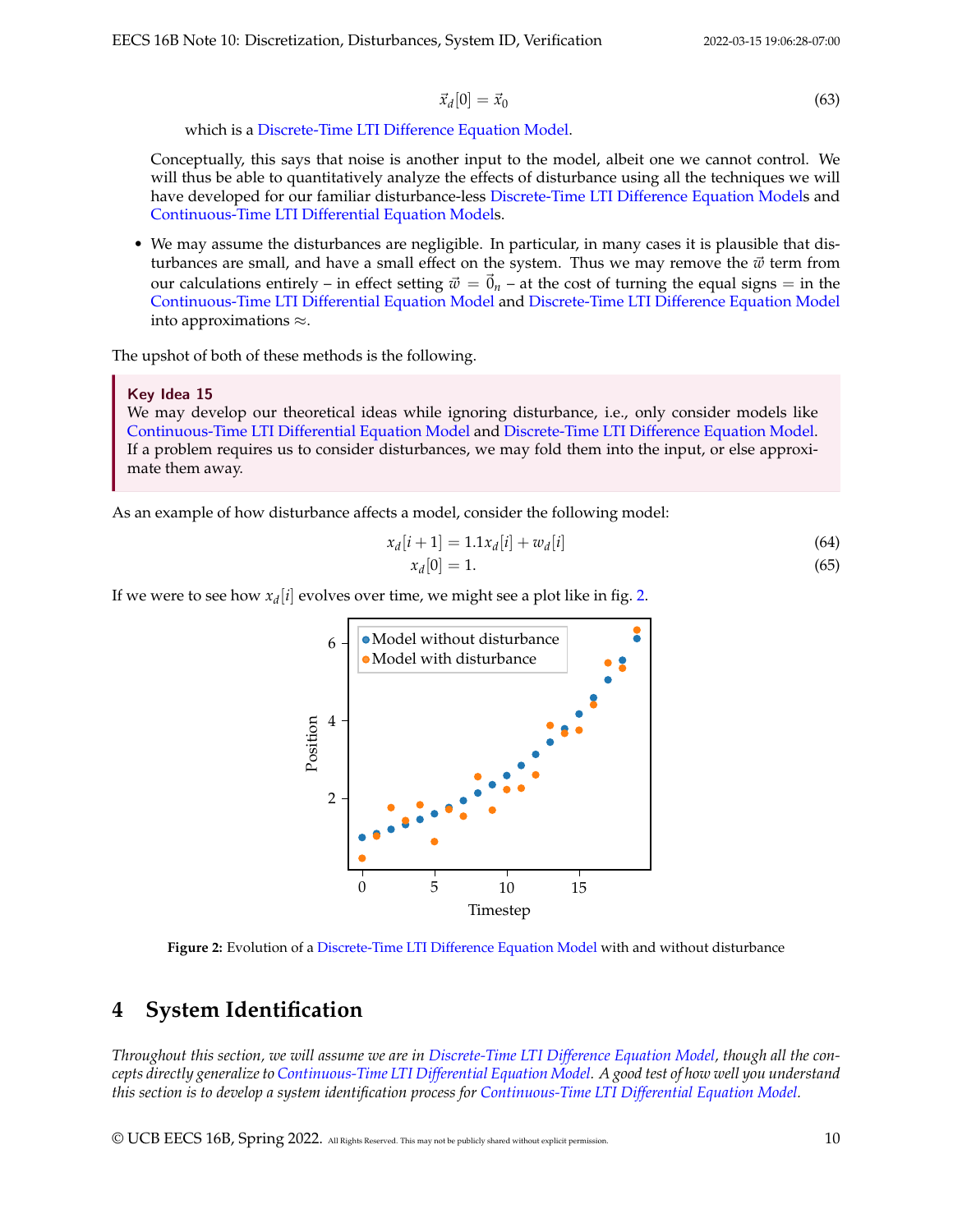Thus far, we have learned how to convert an idealized [Continuous-Time LTI Differential Equation Model](#page-1-0) we would obtain from theoretical knowledge of the system, into a [Discrete-Time LTI Difference Equation](#page-1-1) [Model](#page-1-1) we would be able to use in practice and implement on our computers.

Unfortunately, in many cases we would not even have a [Continuous-Time LTI Differential Equation Model](#page-1-0) to work with, at least one where we would know the model parameters  $A_c$  and  $B_c$  with a large degree of certainty. As a result, we would not be able to discretize and get a computational model that we could use – because the discretization coefficients  $A_d$  and  $B_d$  would be unknown to us.

This is when system identification comes in. Given the assumption that we are using a [Discrete-Time](#page-1-1) [LTI Difference Equation Model,](#page-1-1) but no knowledge<sup>[3](#page-10-0)</sup> of the coefficients  $A_d$  and  $B_d$ , system identification allows us to learn *estimates*  $A_d$  and  $B_d$  for our model parameters *from data*, say some data of the form  $(\vec{x}_d[i], \vec{u}_d[i], \vec{x}_d[i+1])$  for some integer timesteps  $i \in \{i_1, \ldots, i_\ell\}.$ 

## **4.1 Quantifying Error**

To get a notion of the "best" estimate for *A<sup>d</sup>* and *B<sup>d</sup>* , we need to somehow define a notion of how bad our estimate  $(A_d, B_d)$  is, so we can minimize it. This requires us to generalize the definition of the distance between vectors to matrices, and we do this by defining a new norm.

Definition 16 (Frobenius Norm) Let  $A \in \mathbb{R}^{m \times n}$  be a matrix. The *Frobenius norm* of A is

$$
||A||_F := \sqrt{\sum_{i=1}^m \sum_{j=1}^n |A_{ij}|^2}
$$
 (66)

Note that

$$
||A||_F = ||\text{unroll}(A)|| \tag{67}
$$

where the right-hand side of the equation denotes taking the matrix *A* and unrolling it into one long column of length *mn*, and then taking the norm of this column. It is thus a "reasonable" idea for a matrix norm, as it denotes one notion of size of a matrix.

**Concept Check:** Show that ∥·∥*<sup>F</sup>* fulfills all the properties of a norm. You will probably need to check 16A notes again to remember what these properties are – the goal is just to get practice with the Frobenius norm.

We will use one important property of the Frobenius norm.

<span id="page-10-1"></span>Proposition 17 (Frobenius Norm in terms of Column Norms) Let *A*  $\in \mathbb{R}^{m \times n}$  have columns  $\vec{a}_1, \ldots, \vec{a}_n$ . Then

$$
||A||_F^2 = \sum_{j=1}^n ||\vec{a}_j||^2.
$$
 (68)

*Proof.*

$$
||A||_F^2 = \sum_{i=1}^m \sum_{j=1}^n |A_{ij}|^2
$$
\n(69)

$$
=\sum_{i=1}^{m}\sum_{j=1}^{n} |(\vec{a}_j)_i|^2
$$
\n(70)

<span id="page-10-0"></span><sup>&</sup>lt;sup>3</sup>System identification techniques can often be adapted to work with partial knowledge, but that is out of scope of this course.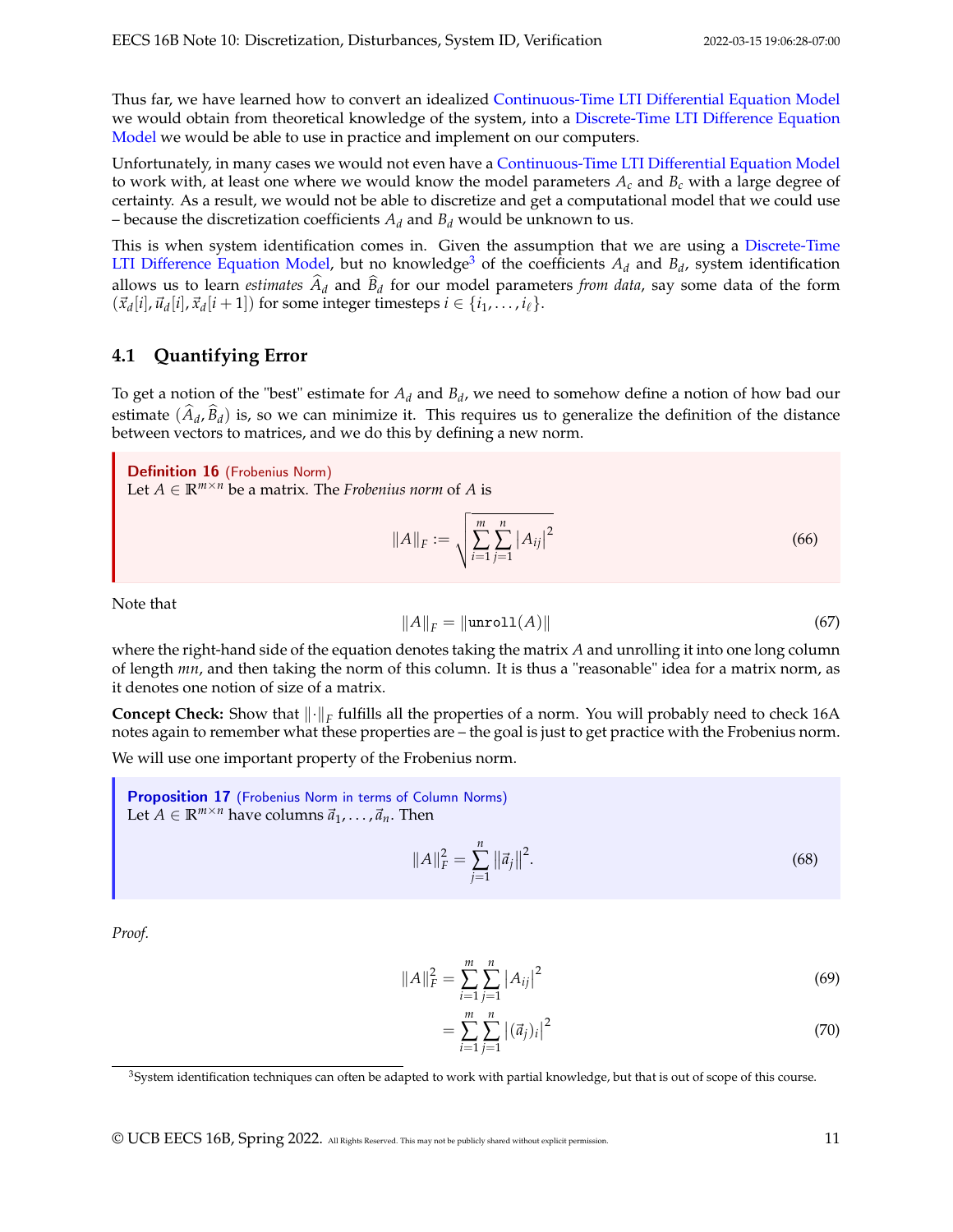$$
=\sum_{j=1}^{n}\sum_{i=1}^{m} |(\vec{a}_{j})_{i}|^{2} \tag{71}
$$

$$
=\sum_{j=1}^{n}||\vec{a}_{j}||^{2}.
$$
\n(72)

 $\Box$ 

With that, we can quantify the error  $\ell$  of our estimates with respect to the true parameters in terms of the Frobenius norm of the differences:

$$
\text{error}((A_d, B_d), (\widehat{A}_d, \widehat{B}_d)) := \left\| A_d - \widehat{A}_d \right\|_F^2 + \left\| B_d - \widehat{B}_d \right\|_F^2 \tag{73}
$$

$$
= \left\| \begin{bmatrix} A_d \\ B_d \end{bmatrix} - \begin{bmatrix} \widehat{A}_d \\ \widehat{B}_d \end{bmatrix} \right\|_F^2, \tag{74}
$$

is exactly the quantity we want to minimize, given data in the form of input/output pairs (but crucially no direct knowledge of *A<sup>d</sup>* and *B<sup>d</sup>* ).

#### **4.2 Least Squares for Error Minimization**

We already have a tool to minimize vector norms. This result was stated in 16A, but is so central for our analysis that we restate it here.

<span id="page-11-1"></span>Theorem 18 (Least Squares for Vector Estimation) Suppose  $D \in \mathbb{R}^{a \times b}$  has full column rank, and  $\vec{s} \in \mathbb{R}^a$ . If we define

$$
\widehat{p} := (D^{\top} D)^{-1} D^{\top} \vec{s} \tag{75}
$$

then*[a](#page-11-0)*

$$
\widehat{p} \in \underset{\vec{p} \in \mathbb{R}^b}{\text{argmin}} \, \|D\vec{p} - \vec{s}\|^2. \tag{76}
$$

<span id="page-11-0"></span>*a*The notation "∈ argmin" says that  $\hat{p}$  is one of the minimizers of the squared norm; it does not have to be the only one.

But, we are trying to estimate matrices, not vectors. This result does not quite apply in this case, so we will have to do some legwork to get it to apply.

**Theorem 19** (Least Squares for Matrix Estimation) Suppose  $D \in \mathbb{R}^{a \times b}$  has full column rank, and  $S \in \mathbb{R}^{a \times c}$ . If we define

$$
\widehat{P} := (D^{\top} D)^{-1} D^{\top} S \tag{77}
$$

then

$$
\widehat{P} \in \underset{P \in \mathbb{R}^{b \times c}}{\operatorname{argmin}} \ \|DP - S\|_F^2. \tag{78}
$$

*Proof.* Let  $P \in \mathbb{R}^{b \times c}$  have columns  $\vec{p}_1, \ldots, \vec{p}_c, S \in \mathbb{R}^{a \times c}$  have columns  $\vec{s}_1, \ldots, \vec{s}_c$ , and use proposition [17](#page-10-1) to write

$$
||DP - S||F2 = ||D [ \vec{p}_1 \cdots \vec{p}_c] - [\vec{s}_1 \cdots \vec{s}_c] ||F2
$$
 (79)

$$
= \left\| \begin{bmatrix} D\vec{p}_1 & \cdots & D\vec{p}_c \end{bmatrix} - \begin{bmatrix} \vec{s}_1 & \cdots & \vec{s}_c \end{bmatrix} \right\|_F^2 \tag{80}
$$

$$
= \left\| \begin{bmatrix} D\vec{p}_1 - \vec{s}_1 & \cdots & D\vec{p}_c - \vec{s}_c \end{bmatrix} \right\|_F^2 \tag{81}
$$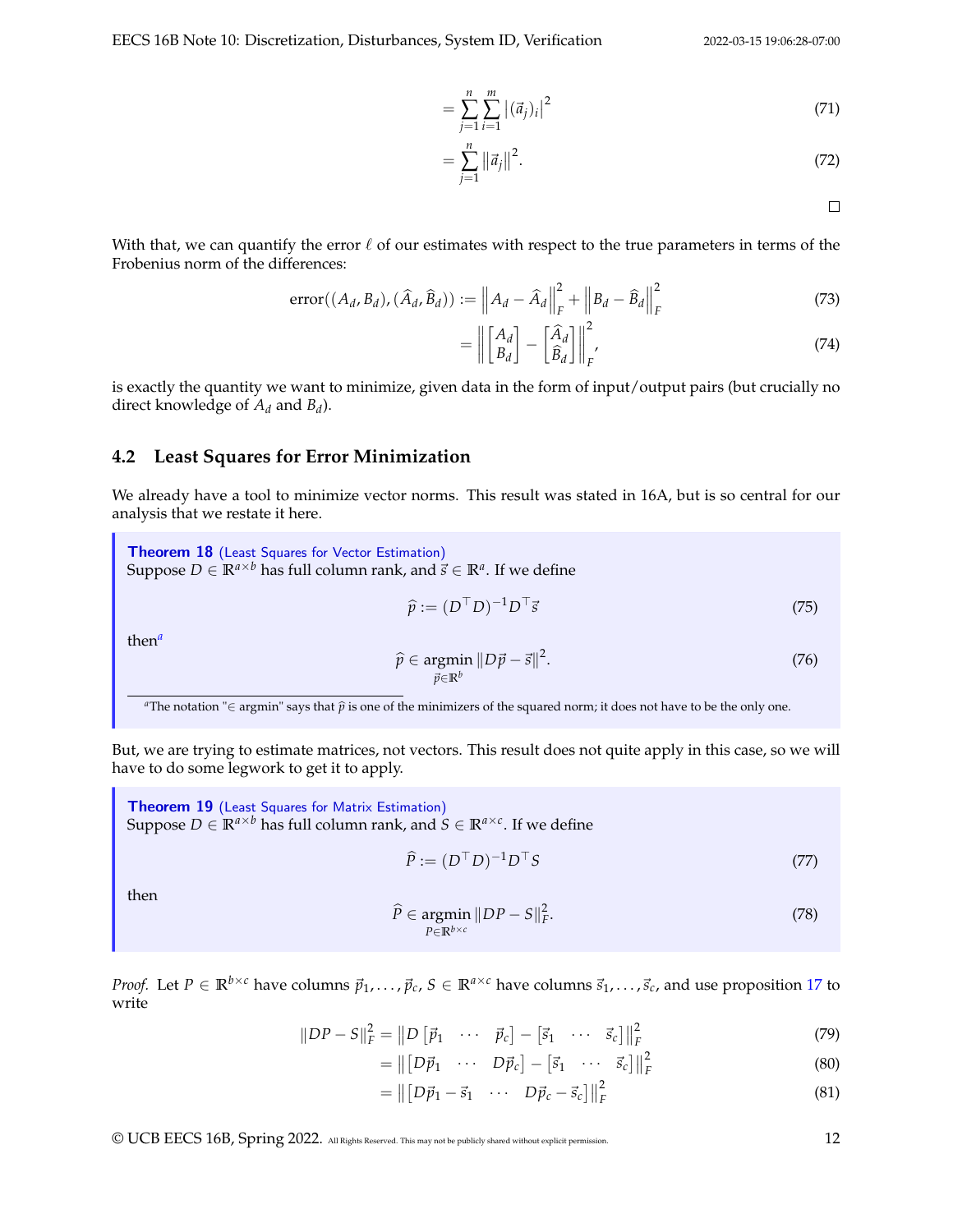EECS 16B Note 10: Discretization, Disturbances, System ID, Verification 2022-03-15 19:06:28-07:00

$$
= \sum_{i=1}^{c} \|D\vec{p}_i - \vec{s}_i\|^2.
$$
 (82)

Each of the summands is independent and, by theorem [18](#page-11-1) may be minimized by using

$$
\vec{\hat{p}}_i := (D^\top D)^{-1} D^\top \vec{s}_i. \tag{83}
$$

Then

$$
\widehat{P} := \begin{bmatrix} \widehat{p}_1 & \cdots & \widehat{p}_c \end{bmatrix} \tag{84}
$$

$$
= [(DTD)-1DT \vec{s}1 \cdots (DTD)-1DT \vec{s}c]
$$
\n(85)

$$
= (D^{\top} D)^{-1} D^{\top} \begin{bmatrix} \vec{s}_1 & \cdots & \vec{s}_c \end{bmatrix}
$$
 (86)

$$
= (DT D)-1 DT S
$$
\n(87)

as desired.

#### **4.3 Least Squares for System Identification**

In order to use the least squares theorems we proved, we need to convert our data into a data matrix *D* and an output matrix *S*, and have a parameter matrix *P* such that  $DP \approx S$ . Let us start with the simplest case: we have one data point  $(\vec{x}_d[i], \vec{u}_d[i], \vec{x}_d[i+1])$ . We already know that they are linearly related by

$$
\vec{x}_d[i+1] = A_d \vec{x}_d[i] + B_d \vec{u}_d[i]. \tag{88}
$$

Writing in matrix-vector form, we have

$$
\vec{x}_d[i+1] = \begin{bmatrix} A_d & B_d \end{bmatrix} \begin{bmatrix} \vec{x}_d[i] \\ \vec{u}_d[i] \end{bmatrix} . \tag{89}
$$

The issue with this is that the parameters *A<sup>d</sup>* and *B<sup>d</sup>* are on the *left* side of the matrix product, when we want them to be on the *right* side. To do this, we note that transposing reverses the order of factors in the product, or in mathematical terms  $(AB)^{\top} = B^{\top}A^{\top}$ , so we can push *P* to be on the right by taking transposes on both sides:

$$
\vec{x}_d[i+1]^\top = \left( \begin{bmatrix} A_d & B_d \end{bmatrix} \begin{bmatrix} \vec{x}_d[i] \\ \vec{u}_d[i] \end{bmatrix} \right)^\top = \begin{bmatrix} \vec{x}_d[i]^\top & \vec{u}_d[i]^\top \end{bmatrix} \begin{bmatrix} A_d^\top \\ B_d^\top \end{bmatrix} . \tag{90}
$$

Now we have a matrix of parameters on the right side of the equation, so we may define

$$
P := \begin{bmatrix} A_d^\top \\ B_d^\top \end{bmatrix} . \tag{91}
$$

If we have several timesteps *i*1, . . . , *i*<sup>ℓ</sup> , we can stack them to form the *D* and *S* matrices:

$$
D := \begin{bmatrix} \vec{x}_d[i_1]^\top & \vec{u}_d[i_1]^\top \\ \vdots & \vdots \\ \vec{x}_d[i_\ell]^\top & \vec{u}_d[i_\ell]^\top \end{bmatrix} \in \mathbb{R}^{\ell \times (m+n)} \qquad S := \begin{bmatrix} \vec{x}_d[i_1 + 1]^\top \\ \vdots \\ \vec{x}_d[i_\ell + 1]^\top \end{bmatrix} \in \mathbb{R}^{\ell \times n}.\tag{92}
$$

Then we have

$$
DP \approx S,\tag{93}
$$

like we wanted.

The last questions to ask are:

© UCB EECS 16B, Spring 2022. All Rights Reserved. This may not be publicly shared without explicit permission. 13

 $\Box$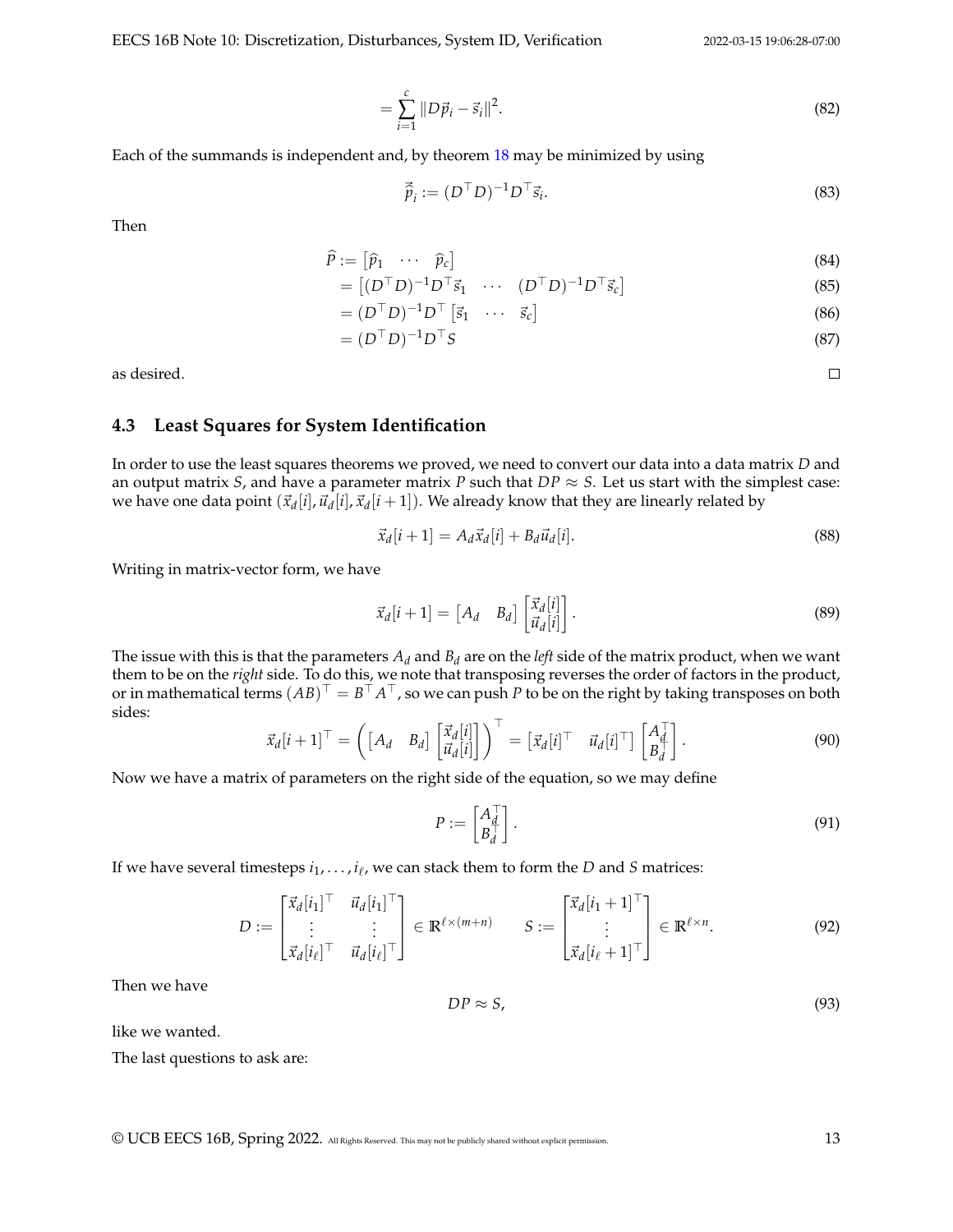- When does this *D* matrix has full column rank, i.e., when is *D*⊤*D* invertible? The answer is that for *D* to be invertible we require rank $(D) = n + m$ , i.e., the number of columns of *D*. So, we can only use least squares when  $\ell \ge n + m$ , because otherwise rank $(D) \le \ell < n + m$ . But even if  $\ell \ge n + m$ , we may have some rank deficiency, i.e., many samples may somehow be the same. For now it suffices to note that if we choose inputs with some randomness or use real data which has random noise, then *D* will be full column rank with high probability.<sup>[4](#page-13-0)</sup>
- What should we do when  $D<sup>T</sup>D$  is not invertible? In the case where there is at least one  $\hat{P}$  such that

$$
D\widehat{P} = S \tag{94}
$$

exactly (as opposed to approximately equal), then we are able to solve for each entry of  $\hat{P}$  via Gaussian elimination (say treating each column as a separate problem  $D\vec{p}_i = \vec{s}_i$  and solving for  $\vec{p}_i$ , then constructing *<sup>P</sup>*b). If not, we will have to resort to more advanced techniques, such as the *Moore-Penrose pseudoinverse* that is introduced later in the class.

This discussion motivates the following summary:

Method 20 (System Identification for [Discrete-Time LTI Difference Equation Model\)](#page-1-1) **Input:** Integers *n m*,  $\ell$  where  $\ell \ge n + m$ . **Input:** Data  $(\vec{x}_d[i], \vec{u}_d[i], \vec{x}_d[i+1])$  for  $i \in \{i_1, \ldots, i_\ell\}$ . **Output:** Least-squares estimates  $A_d$  and  $B_d$ . 1: let *D* :=  $\sqrt{ }$  $\parallel$  $\vec{x}_d[i_1]^\top$   $\vec{u}_d[i_1]^\top$  $\vdots$  :  $[\vec{x}_d[i_\ell]^\top$   $\vec{u}_d[i_\ell]^\top$ 1  $\parallel$  $\in \mathbb{R}^{\ell \times (n+m)}$ 2: let *S* :=  $\lceil$  $\Big\}$  $\vec{x}_d[i_1+1]$ <sup>⊤</sup> . . .  $\vec{x}_d[i_\ell+1]^\top$ 1  $\begin{array}{c} \hline \end{array}$  $\in \mathbb{R}^{\ell \times n}$ 3: **if** rank(*D*)  $< n + m$  **then** 4: try Gaussian elimination to solve *DP* = *S* column-by-column for a solution  $\hat{P} \in \mathbb{R}^{(n+m)\times n}$ <br>5: **if** any column Gaussian elimination fails **then** 5: **if** any column Gaussian elimination fails **then** 6: give up until we learn the Moore-Penrose pseudoinverse 7: **end if** 8: **else** 9: compute  $\widehat{P} := (D^\top D)^{-1}D^\top S \in \mathbb{R}^{(n+m)\times n}$ 10: **end if** 11: extract  $\begin{bmatrix} \widehat{A}_d^\top \\ \widehat{B}_d^\top \end{bmatrix}$  $\Big] := \widehat{P}$ 12: **return**  $(A_d, B_d)$ 

**Concept Check:** Write an equivalent algorithm for [Continuous-Time LTI Differential Equation Model.](#page-1-0)

#### **4.4 Example**

One example is when we are trying to learn the model

$$
x[t+1] = \frac{1}{3}x[t] + 5u[t].
$$
\n(95)

<span id="page-13-0"></span> $^4$ Interested readers who have taken courses in probability will note that, if the inputs are perturbed by a, say, multivariate Gaussian random variable, then *D* is full column rank with probability 1. This footnote is entirely out of scope of the course and is optional, but provides context as to what guarantees a reasonable error model can get.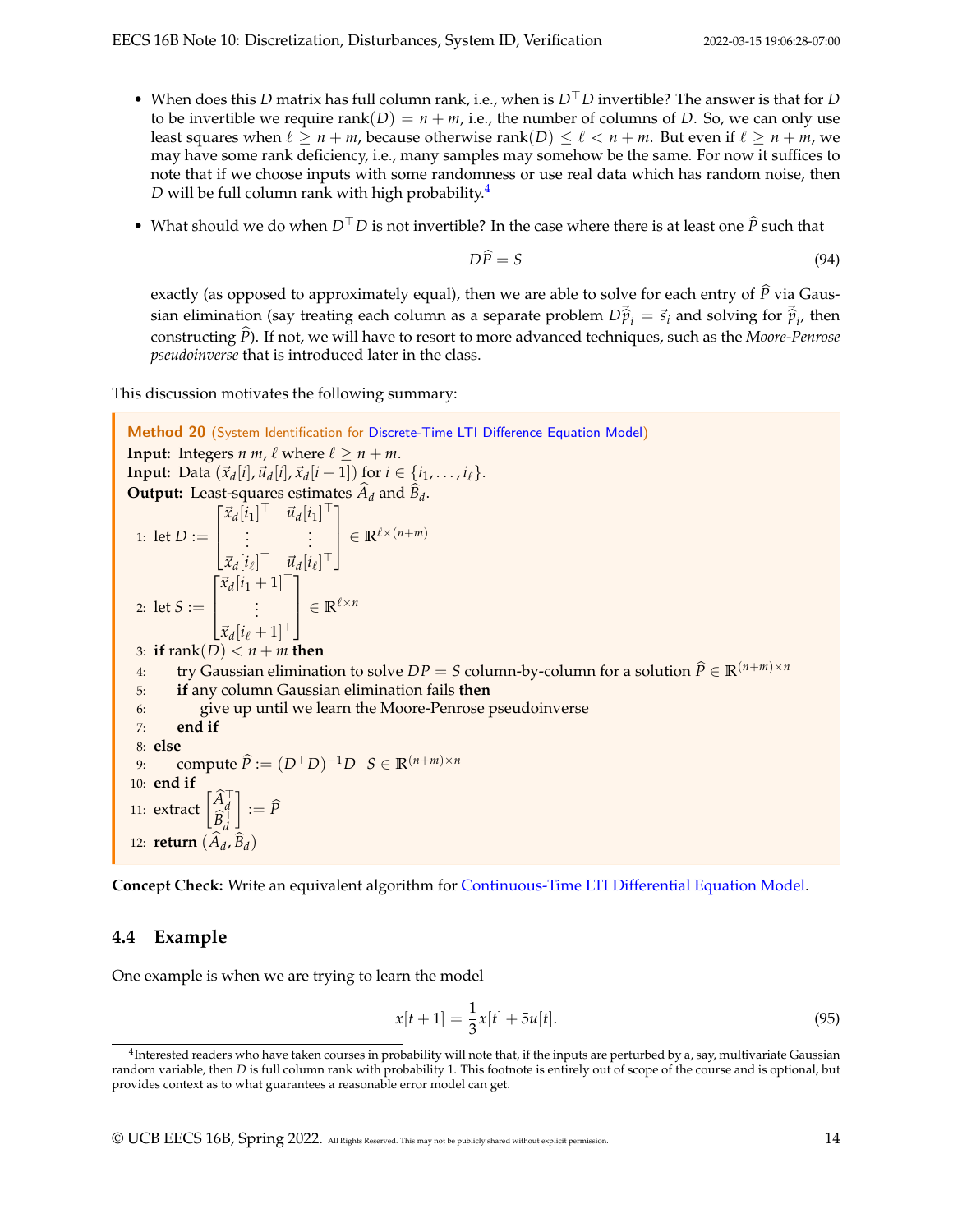In this case,  $A_d = \frac{1}{3}$  and  $B_d = 5$ . Let's suppose that we have the following data pairs, in the format  $(x_d[i], u_d[i], x_d[i+1])$ , taken from different runs of the same system:

$$
\left(\frac{3}{5}, \frac{1}{5}, \frac{6}{5}\right) \tag{96}
$$

$$
\left(1, \frac{1}{3}, 2\right) \tag{97}
$$

$$
\left(\frac{1}{2}, \frac{3}{4}, \frac{47}{12}\right). \tag{98}
$$

Then we would form the matrices

$$
D := \begin{bmatrix} \frac{3}{5} & \frac{1}{5} \\ 1 & \frac{1}{3} \\ \frac{1}{2} & \frac{3}{4} \end{bmatrix} \qquad S := \begin{bmatrix} \frac{6}{5} \\ 2 \\ \frac{47}{12} \end{bmatrix} . \tag{99}
$$

We would compute

$$
D^{\top} D = \begin{bmatrix} \frac{161}{100} & \frac{497}{600} \\ \frac{497}{600} & \frac{2569}{3600} \end{bmatrix}
$$
 (100)

(if you're following along, please do this with a computer). We would see that *D*⊤*D* is invertible and so we can use least squares. We would then get

$$
(D^{\top}D)^{-1}D^{\top} = \begin{bmatrix} \frac{135}{238} & \frac{225}{238} & -\frac{4}{7} \\ -\frac{45}{119} & -\frac{75}{119} & \frac{12}{7} \end{bmatrix}.
$$
 (101)

Finally multiplying by *S* we would get

$$
\widehat{P} := (D^{\top} D)^{-1} D^{\top} S = \begin{bmatrix} \frac{1}{3} \\ 5 \end{bmatrix}
$$
\n(102)

which is exactly the true parameters *P*. We didn't have noise in our system, so  $\hat{P} = P$  exactly; otherwise, we would have some error.

## **5 Validation**

We have built up a few techniques for creating new models in this note, but we are still missing one key component – ensuring that the model we created actually works.

The first way we can validate that our model actually works is by using it for what we want to do, and seeing whether it works. For models that are to be used for control, the goal is typically the successful control of the system. If we can successfully control our system by using our model, then the discretization or system identification is good enough for our purposes. This is the equivalent of testing a software system by deploying it in a production environment and verifying that it works.

However, in many learning contexts, we do not have access to the complete system at the time of building the model. If, for example, identifying the model via system identification is only one part of the larger engineering project, then the final outcome may not be related to the success or failure of the system identification (for instance, the hardware components may be non-functional).

To isolate the performance of the model-building component (similar to the so-called "unit testing" in software engineering), the key is to *test the prediction performance of the model using some data we did not use to learn the model in the first place* – the so-called "*validation dataset*", as we use it to validate the performance of our model, as opposed to the "*training dataset*" of data we used to learn the model.